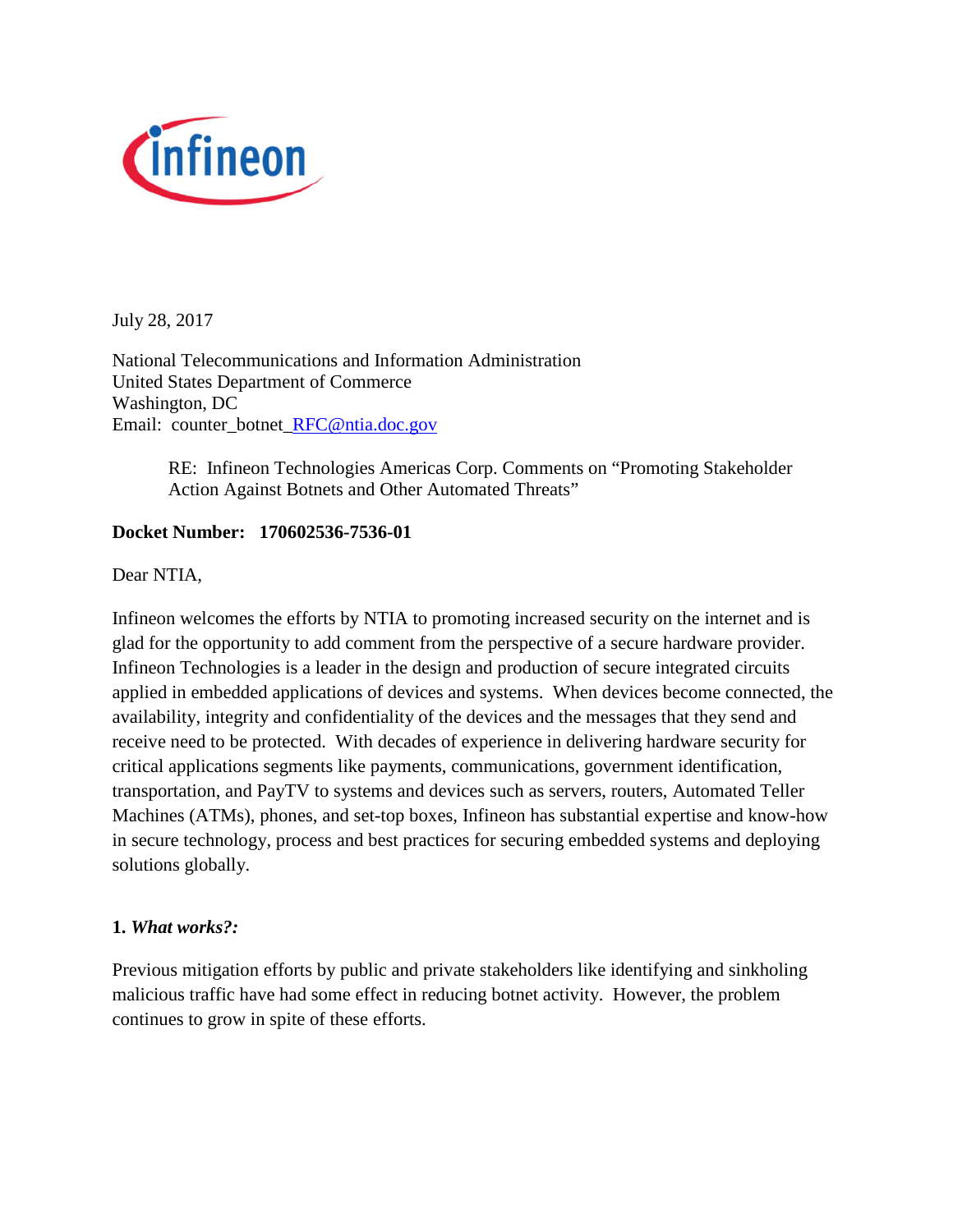# **2.** *Gaps:*

The rapid increase in IoT devices changes the nature of the threat. With millions of unattended devices connected to the Internet (directly or indirectly), criminals have discovered that a tidy profit can be made by building a botnet and renting it out for DDoS attacks.<sup>1</sup>

The real problem to solve in mitigating the impact of botnets is insecure devices. We can't build a safe Internet out of insecure devices.

# **5.** *Policy and the role of government:*

NTIA should continue to convene stakeholders from the technology, policy, and consumer sectors to develop state-of-the-art guidelines and recommendations for securing the Internet. Further, NTIA should continue its collaboration with the private sector to design both incentives and disincentives to encourage device manufacturers to adopt best practices for IoT.

Industry organizations including the IoT Security Foundation, the Industrial Internet Consortium, and the Trusted Computing Group each have developed and are developing standards and guidelines for securing devices on the internet:

- The IoT Security Foundation's Best Practice Guidelines for Connected Consumer Products<sup>2</sup> describes the threats faced by modern IoT devices and lays out recommended best practices for defending such devices.
- The Industrial Internet Consortium's Industrial Internet Security Framework<sup>3</sup> provides a complete overview of countermeasures relevant to Industrial IoT devices.
- The Trusted Computing Group's Guidance for Securing IoT Using TCG Technology<sup>4</sup> describes how hardware security can be used to establish highly secure IoT systems.

These guidelines and best practices can serve as a basis for establishing norms in this area.

NTIA's recent efforts on patching and upgradability are especially helpful because regularly installing software updates is essential to securing devices over time, and secure hardware trust anchors facilitate that capability. Infineon encourages NTIA and other government agencies to continue work on advancing the state of the art in IoT security through multi-stakeholder working groups.

Resilience, including the ability for IoT devices to recover from attack, is another aspect to preventing the widespread consequences of botnets on the internet. As experts in the use of hardware-based security, Infineon is happy to contribute to such efforts.

<sup>&</sup>lt;sup>1</sup> https://www.scmagazineuk.com/mirai-botmaster-behind-deutsche-telekom-router-hijack-pleadsguilty/article/676906

<sup>2</sup> https://iotsecurityfoundation.org/wp-content/uploads/2016/12/Connected-Consumer-Products.pdf 3 https://www.iiconsortium.org/IISF.htm

<sup>&</sup>lt;sup>4</sup> https://trustedcomputinggroup.org/guidance-securing-iot-using-tcg-technology-reference-document/